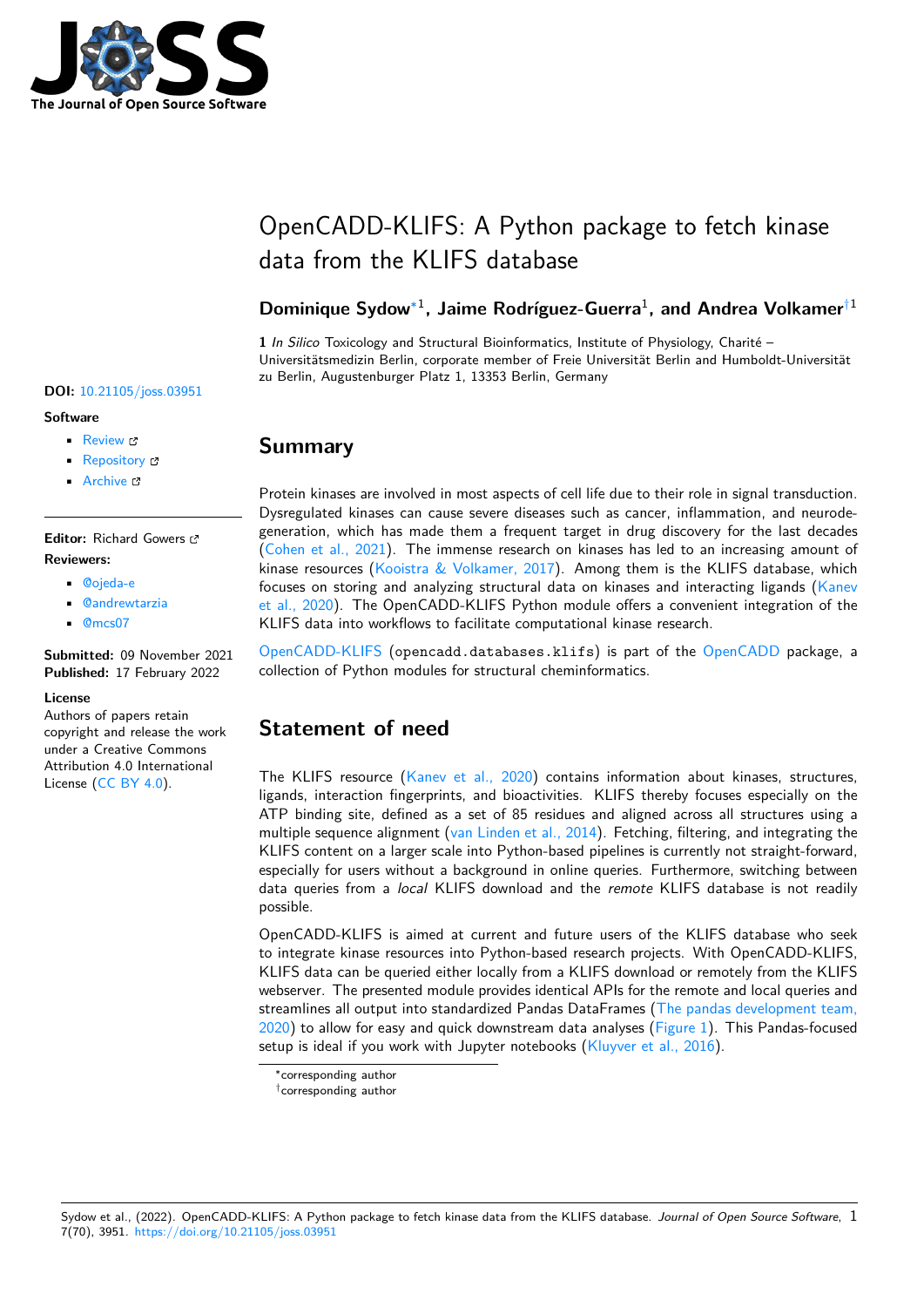



**Figure 1:** OpenCADD-KLIFS fetches KLIFS data (Kanev et al., 2020) offline from a local KLIFS download or online from the KLIFS database and formats the output as user-friendly Pandas DataFrames (The pandas development team, 2020).

# **State o[f the field](#page-4-0)**

The KLIFS database is unique in the structure-based kinase field in terms of integrating and annotating different data resources in a kinase- and pocket-focused manner. Kinases, structures, and ligands have unique identifiers in KLIFS, which makes it possible to fetch and filter cross-referenced information for a query kinase, structure, or ligand.

- Kinase structures are fetched from the PDB, split by chains and alternate models, annotated with the KLIFS pocket of 85 residues, and aligned across the fully structurally covered kinome.
- Kinase-ligand interactions seen in experimental structures are annotated for the 85 pocket residues in the form of the KLIFS interaction fingerprint (KLIFS IFP).
- Bioactivity data measured against kinases are fetched from ChEMBL (Mendez et al., 2018) and linked to kinases, structures, and ligands available in KLIFS.
- $\bullet$  Kinase inhibitor metadata are fetched from the PKIDB (Carles et al., 2018) and linked to co-crystallized ligands available in KLIFS.

The [KLIFS](#page-3-3) data integrations and annotations can be accessed [in different ways, w](#page-3-4)hich are all open source:

- Manually via the KLIFS website interface: This mode is preferable when searching for information on a specific structure or smaller set of structures.
- Automated via the KLIFS KNIME nodes (Kooistra et al., 2018; McGuire et al., 2017): This mode is extremely useful if the users' projects are embedded in KNIME workflows; programming is n[ot needed.](https://klifs.net/)
- Programmatically using the REST API and KLIFS OpenAPI specifications: This mode is needed for users [who seek to p](https://github.com/3D-e-Chem/knime-klifs)erform [larger scale queries o](#page-3-5)[r to integrate differen](#page-3-6)t queries into programmatic workflows. In the following, we will discuss this mode in context of Python-based projects and explain how OpenCADD-KLIFS improves the user experience.

The KLIFS database offers standardized URL schemes (REST API), which allows users to query data by defined URLs, using e.g., the Python package requests (requests, 2021). Instead of writing customized scripts to generate such KLIFS URLs, the KLIFS OpenAPI specifications, a document that defines the KLIFS REST API scheme, can be used to generate a Python client, using e.g., the Python package bravado (bravado,  $2021$ ). This client offers a Python API to send requests and receive responses. This setup is already ex[tremely useful,](#page-3-7) however,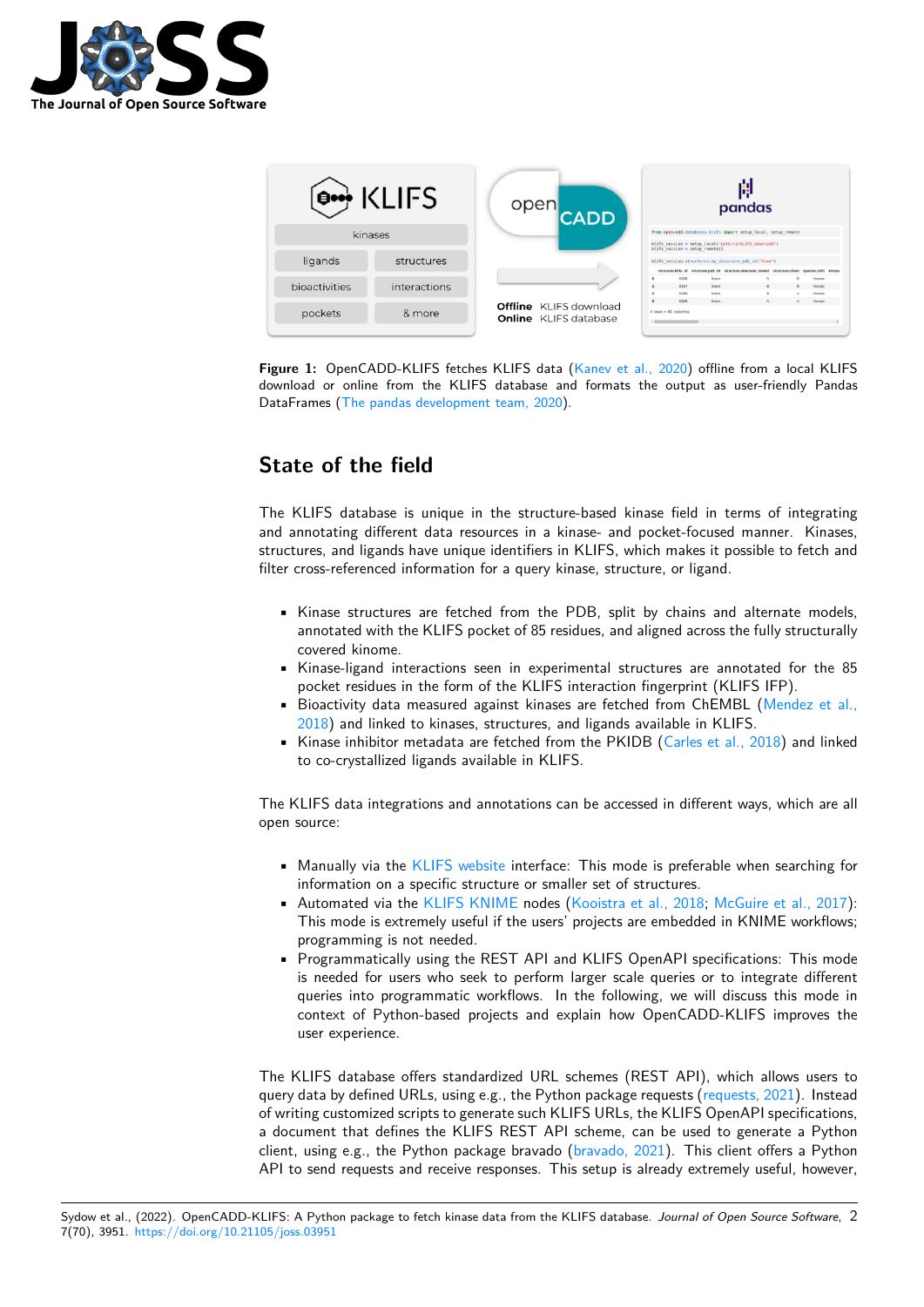

it has a few drawbacks: the setup is technical; the output is not easily readable for humans and not ready for immediate downstream integrations, requiring similar but not identical reformatting functions for different query results; and switching from remote requests to local KLIFS download queries is not possible. Facilitating and streamlining these tasks is the purpose of OpenCADD-KLIFS as discussed in more detail in the next section.

# **Key Features**

The KLIFS database offers a REST API compliant with the OpenAPI specification (KLIFS, 2021). Our module OpenCADD-KLIFS uses bravado to dynamically generate a Python client based on the OpenAPI definitions and adds wrappers to enable the following functionalities:

- A session is set up automatically, which allows access to various KLIFS *data [sources](#page-3-8)* by different *identifiers* with the API session.data\_source.by\_identifier. *Data sources* currently include kinases, structures and annotated conformations, modified residues, pockets, ligands, drugs, and bioactivities; *identifiers* refer to kinase names, PDB IDs, KLIFS IDs, and more. For example, session.structures.by\_kinase\_name fetches information on all structures for a query kinase.
- The same API is used for local and remote sessions, i.e., interacting with data from a KLIFS download folder and from the KLIFS website, respectively.
- The returned data follows the same schema regardless of the session type (local/remote); all results obtained with bravado are formatted as Pandas DataFrames with standardized column names, data types, and handling of missing data.
- Files with the structural 3D coordinates deposited on KLIFS include full complexes or selections such as proteins, pockets, ligands, and more. These files can be downloaded to disc or loaded via biopandas (Raschka, 2017) or RDKit (RDKit, 2021).

OpenCADD-KLIFS is especially convenient whenever users are interested in multiple or more complex queries such as "fetching all structures for the kinase EGFR in the DFG-in conformation" or "fetching the measured bioacti[vity profiles for](#page-3-9) all ligands t[hat are struct](#page-3-10)urally resolved in complex with EGFR." Formatting the output as DataFrames facilitates subsequent filtering steps and DataFrame merges in case multiple KLIFS datasets need to be combined.

OpenCADD-KLIFS is currently used in several projects from the Volkamer Lab (Volkamer Lab, 2021) including TeachOpenCADD (TeachOpenCADD, 2021), OpenCADD-pocket (Open-CADD, 2021), KiSSim (KiSSim, 2021), KinoML (OpenKinome, 2021), and PLIPify (PLIPify, 2021). For example, OpenCADD-KLIFS is applied in a TeachOpenCADD tutorial to demonstrate how to fetch all kinase-ligand interaction profiles for all available EGFR ki[nase structures](#page-4-1) [to vis](#page-4-1)ualize the per-residue interactio[n types and frequencies w](#page-4-2)ith only a few lines of c[ode.](#page-3-11)

### **[Ack](#page-3-12)nowledgements**

We thank the whole KLIFS team for providing such a great kinase resource with an easyto-use API and especially Albert Kooistra for his help with questions and wishes regarding the KLIFS database. We thank David Schaller for his feedback on the OpenCADD-KLIFS module. We acknowledge the contributors involved in software programs and packages used by OpenCADD-KLIFS, such as bravado, RDKit, Pandas, Jupyter, and Pytest, and Sphinx.

### **References**

<span id="page-2-0"></span>bravado. (2021). bravado. In *GitHub repository*. GitHub. https://github.com/Yelp/bravado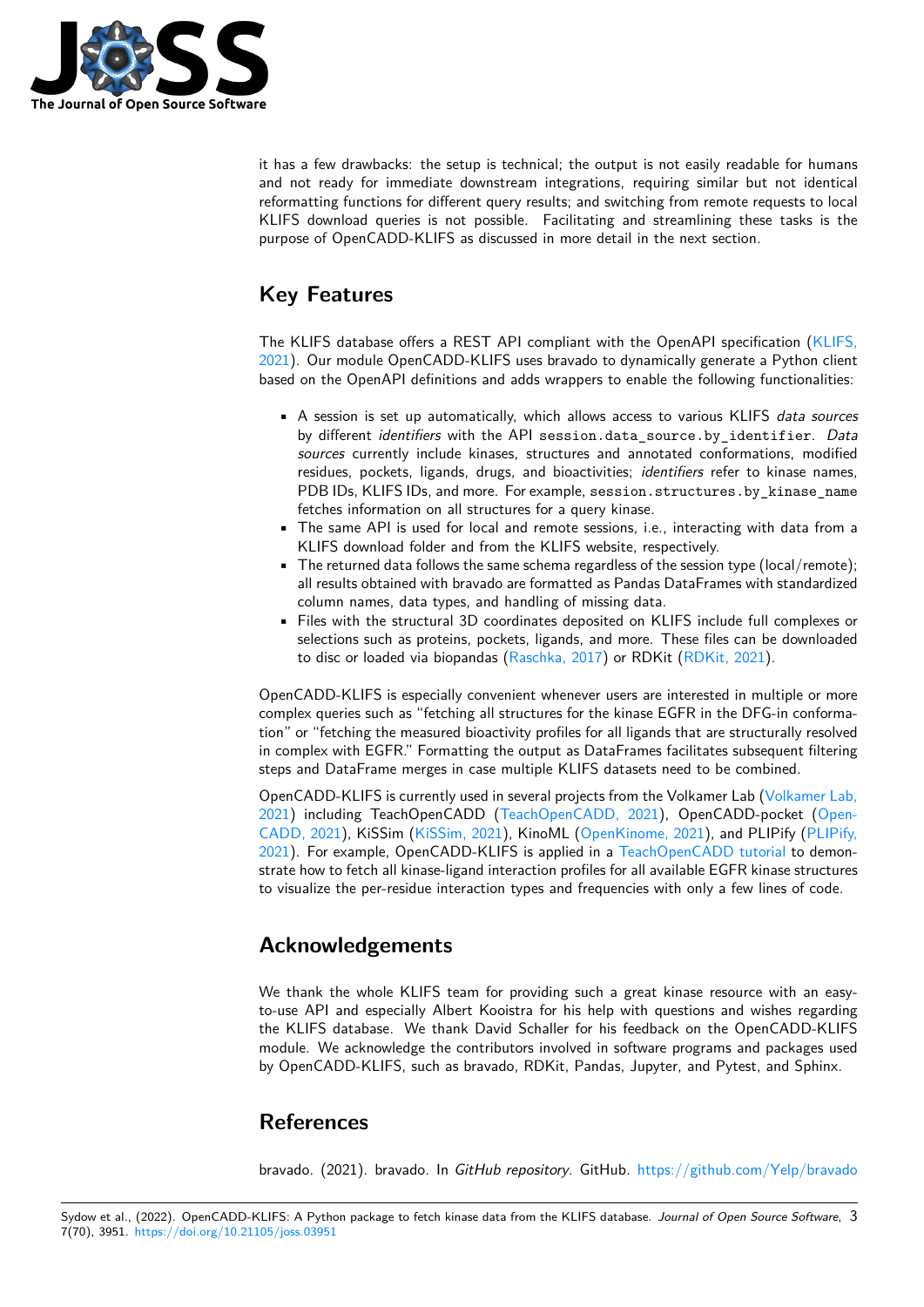

- Carles, F., Bourg, S., Meyer, C., & Bonnet, P. (2018). PKIDB: A Curated, Annotated and Updated Database of Protein Kinase Inhibitors in Clinical Trials. *Molecules*, *23*(4), 908. https://doi.org/10.3390/molecules23040908
- <span id="page-3-4"></span>Cohen, P., Cross, D., & Jänne, P. A. (2021). Kinase drug discovery 20 years after imatinib: Progress and future directions. *Nature Reviews Drug Discovery*, *20*(7), 551–569. https: [//doi.org/10.1038/s41573-021-00195-4](https://doi.org/10.3390/molecules23040908)
- <span id="page-3-0"></span>Kanev, G. K., de Graaf, C., Westerman, B. A., de Esch, I. J. P., & Kooistra, A. J. (2020). KLIFS: an overhaul after the first 5 years of supporting kinase research. *Nucleic [Acids](https://doi.org/10.1038/s41573-021-00195-4) Research*, *49*[\(D1\), D562–D569.](https://doi.org/10.1038/s41573-021-00195-4) https://doi.org/10.1093/nar/gkaa895
- KiSSim. (2021). KiSSim: Subpocket-based fingerprint for kinase pocket comparison. In *GitHub repository*. GitHub. https://github.com/volkamerlab/kissim
- <span id="page-3-2"></span>KLIFS. (2021). *KLIFS OpenAPI*. https://dev.klifs.net. [https://dev.klifs.ne](https://doi.org/10.1093/nar/gkaa895)t/swagger\_v2/
- Kluyver, T., Ragan-Kelley, B., Pérez, F., Granger, B., Bussonnier, M., Frederic, J., Kelley, K., Hamrick, J., Grout, J., [Corlay, S., Ivanov, P., Avila, D., Abdall](https://github.com/volkamerlab/kissim)a, S., Willing, C., & team, J. development. (2016). Jupyter notebooks [- a publishing format for reproducib](https://dev.klifs.net/swagger_v2/)le computational workflows. In F. Loizides & B. Scmidt (Eds.), *Positioning and power in academic publishing: Players, agents and agendas* (pp. 87–90). IOS Press. https:// eprints.soton.ac.uk/403913/
- <span id="page-3-8"></span>Kooistra, A. J., Vass, M., McGuire, R., Leurs, R., Esch, I. J. P. de, Vriend, G., Verhoeven, S., & Graaf, C. de. (2018). 3D-e-Chem: Structural Cheminformatics Workflows for Computer-Aided Drug Discovery. *ChemMedChem*, *13*(6), 614–626. https://doi[.org/10.](https://eprints.soton.ac.uk/403913/) [1002/cmdc.201700754](https://eprints.soton.ac.uk/403913/)
- <span id="page-3-5"></span>Kooistra, A. J., & Volkamer, A. (2017). Chapter six - kinase-centric computational drug development. In R. A. Goodnow (Ed.), *Platform technologies in drug discovery and validation* [\(Vol. 50, pp. 197–236\)](https://doi.org/10.1002/cmdc.201700754). Academic Press. https://doi.org/10.1016/b[s.armc.2017.08.001](https://doi.org/10.1002/cmdc.201700754)
- <span id="page-3-1"></span>McGuire, R., Verhoeven, S., Vass, M., Vriend, G., Esch, I. J. P. de, Lusher, S. J., Leurs, R., Ridder, L., Kooistra, A. J., Ritschel, T., & Graaf, C. de. (2017). 3D-e-chem-VM: Structural cheminformatics research infra[structure in a freely available virtual machine](https://doi.org/10.1016/bs.armc.2017.08.001). *Journal of Chemical Information and Modeling*, *57*(2), 115–121. https://doi.org/10.1021/ acs.jcim.6b00686
- <span id="page-3-6"></span>Mendez, D., Gaulton, A., Bento, A. P., Chambers, J., De Veij, M., Félix, E., Magariños, M. P., Mosquera, J. F., Mutowo, P., Nowotka, M., Gordillo-Marañón, M., Hunter, F., Junco, L., Mugumbate, G., Rodriguez-Lopez, M., Atkinson, F., Bosc, [N., Radoux, C. J., Segura-](https://doi.org/10.1021/acs.jcim.6b00686)[Cabrera, A., … Le](https://doi.org/10.1021/acs.jcim.6b00686)ach, A. R. (2018). ChEMBL: towards direct deposition of bioassay data. *Nucleic Acids Research*, *47*(D1), D930–D940. https://doi.org/10.1093/nar/gky1075
- <span id="page-3-3"></span>OpenCADD. (2021). OpenCADD-Pocket: Identification and analysis of protein (sub)pockets. In *GitHub repository*. GitHub. https://github.com/volkamerlab/opencadd
- OpenKinome. (2021). KinoML: Structure-informe[d machine learning for kinase modeling](https://doi.org/10.1093/nar/gky1075). In *GitHub repository*. GitHub. https://github.com/openkinome/kinoml
- <span id="page-3-11"></span>PLIPify. (2021). PLIPify: Protei[n-ligand interaction frequencies across multi](https://github.com/volkamerlab/opencadd)ple structures. In *GitHub repository*. GitHub. https://github.com/volkamerlab/plipify
- Raschka, S. (2017). BioPandas[: Working with molecular structures in p](https://github.com/openkinome/kinoml)andas DataFrames. *The Journal of Open Source Software*, *2*(14). https://doi.org/10.21105/joss.00279
- <span id="page-3-12"></span>RDKit. (2021). RDKit: Open-S[ource Cheminformatics. In](https://github.com/volkamerlab/plipify) *RDKit website*. RDKit. http: //www.rdkit.org

<span id="page-3-10"></span><span id="page-3-9"></span><span id="page-3-7"></span>requests. (2021). requests. In *GitHub repository*. GitHub. [https://github.com/psf/requ](https://doi.org/10.21105/joss.00279)ests